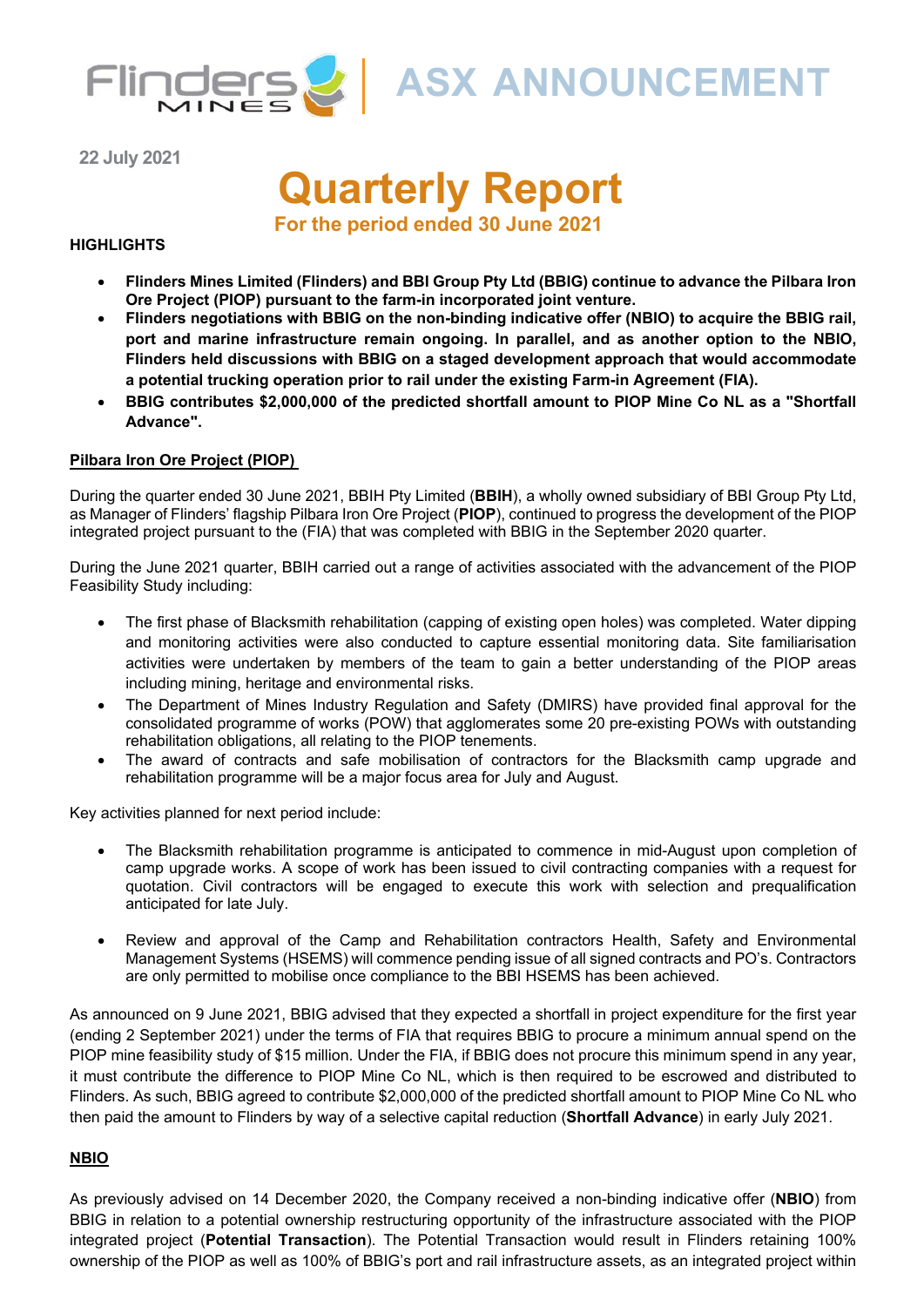one public corporate group (Flinders). If successful, Flinders would then control its own destiny and better facilitate financing and management of the integrated project development or a staged development approach.

During the June 2021 quarter and as announced on 15 June 2021, independent Non-executive Directors, Messrs Neil Warburton, James Gurry and Ms Cheryl Edwardes (**Independent Directors**) and General Manager Dr Andrew Whitehead continued to progress the Potential Transaction with BBIG, along with external advisors. Flinders also held initial discussions with BBIG on a staged development approach that would accommodate a potential trucking operation prior to rail using the existing Farm-in Agreement (FIA) framework. It should be noted that these are preliminary discussions, and no formal agreement or variations to the existing FIA have been reached.

There is no guarantee that the Proposed Transaction or any transaction will eventuate from these discussions, and if the Proposed Transaction does not eventuate, the existing FIA will remain in place.

# **Canegrass**

During the June 2021 quarter, no field work was undertaken. The Company continues to work to meet its minimum tenement expenditure commitments.

## **Financial**

As of 30 June 2021, the Company had \$2,938,238 in cash. The Company has an unsecured fully drawn loan of \$3.0m with PIO Mines Pty Ltd, a related entity to its major shareholder TIO (NZ) Limited, due to be repaid on or before 30 June 2022.

The Company's expenditure during the quarter was focused on negotiations with BBIG and no substantive exploration activities were undertaken.

The Company notes that during the quarter, a total of \$118k was paid to related parties, including Directors and their associates. Of this, \$35k in Non-executive Director fees was paid to TIO for Director services provided by Messrs Michael Wolley and Evan Davies, \$60k was paid to the Company's independent Directors, Messrs Warburton, Gurry and Ms Edwardes and \$23k was paid to Ms Jiang, a nominee of the Company's second largest shareholder, OCJ Investment (Australia) Pty Ltd.

# **Conference Call**

Flinders is holding a shareholder conference call at 3:00pm WST on the 26 July 2021 to discuss the Quarterly Report. This call will be led by Mr Neil Warburton, Chairman, and Dr Andrew Whitehead, General Manager. Shareholders can register for the conference call at the link below:

**Pre-Registration Link**: https://s1.c-conf.com/diamondpass/10015407-asn287d.html

Authorised by: Board of Flinders Mines Limited

For further information please contact:

**Investors and Shareholders**  Andrew Whitehead General Manager - AWhitehead@flindersmines.com

**Media**  Michael Weir Citadel-MAGNUS – 0402 347 032

### **About Flinders Mines Limited**

Flinders Mines Limited is an ASX-listed (ASX: FMS) exploration and development company focused on the commercialisation of the Pilbara Iron Ore Project (PIOP). The PIOP is located approximately 70km from Tom Price in Western Australia's iron ore-rich Pilbara region.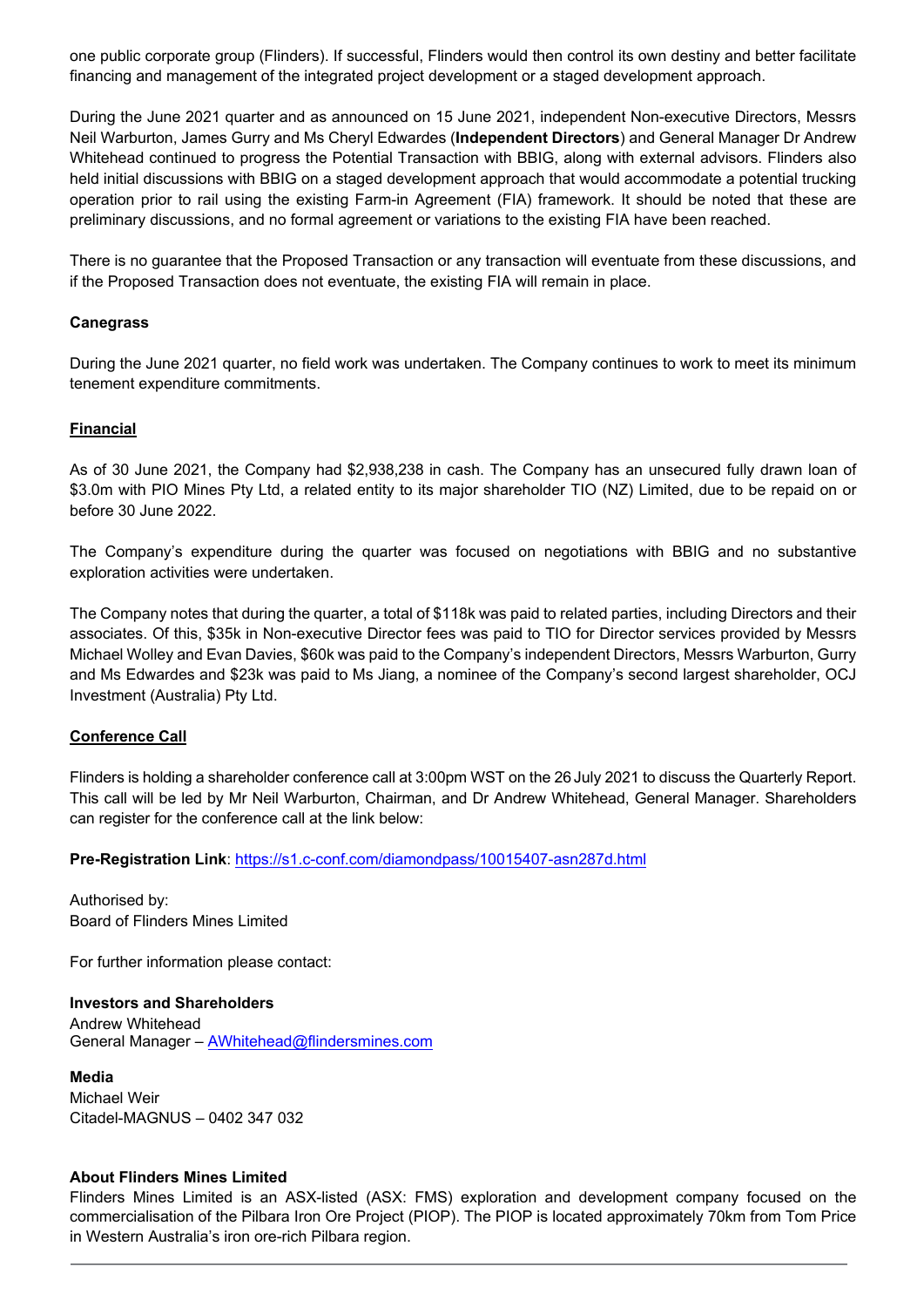# Tenement Schedule For the Quarter ending 30 June 2021

| Tenement<br>No.                                            | <b>Status</b> | <b>Tenement</b><br><b>Name</b> | Grant/<br>Application<br>Date | <b>Expiry</b><br>Date | Area<br>(Sq Km) | <b>Registered Holder</b><br>/Applicant     | Interest | <b>Related</b><br>Agreement |
|------------------------------------------------------------|---------------|--------------------------------|-------------------------------|-----------------------|-----------------|--------------------------------------------|----------|-----------------------------|
| <b>WESTERN AUSTRALIA</b><br>Canegrass Project <sup>1</sup> |               |                                |                               |                       |                 |                                            |          |                             |
| E58/232                                                    | Granted       | <b>Boulder Well</b>            | 29/07/2002                    | 28/07/2021            | 16.1            | <b>Flinders Canegrass</b><br><b>PtyLtd</b> | 100%     |                             |
| E58/236                                                    | Granted       | Challa                         | 22/03/2002                    | 21/03/2021            | 12.7            | <b>Flinders Canegrass</b><br><b>PtyLtd</b> | 100%     |                             |
| E58/282                                                    | Granted       | Honey Pot                      | 3/05/2007                     | 2/05/2021             | 24.2            | <b>Flinders Canegrass</b><br><b>PtyLtd</b> | 100%     |                             |
|                                                            |               |                                |                               |                       |                 |                                            |          |                             |
| E58/520                                                    | Granted       | Waramboo                       | 14/09/2017                    | 13/09/2022            | 3.1             | <b>Flinders Canegrass</b><br><b>PtyLtd</b> | 100%     |                             |
| E58/521                                                    | Granted       | Waramboo                       | 14/09/2017                    | 13/09/2022            | 15.1            | <b>Flinders Canegrass</b><br>PtyLtd        | 100%     |                             |
| E58/522                                                    | Granted       | Waramboo                       | 14/09/2017                    | 13/09/2022            | 24.1            | <b>Flinders Canegrass</b><br>PtyLtd        | 100%     |                             |

# Pilbara Iron Ore Project (PIOP)<sup>2</sup>

| R47/21 <sup>3</sup> | Granted | Anvil                | 30/01/2020 | 29/01/2023 | 44.4  | <b>PIOP Mine Co NL</b> | 100% | Prenti<br>Agreement |
|---------------------|---------|----------------------|------------|------------|-------|------------------------|------|---------------------|
| L47/728             | Granted | <b>PIOPAirstrip</b>  | 29/05/2015 | 28/05/2036 | 3.0   | PIOP Mine Co NI        | 100% |                     |
| L47/730             | Granted | <b>PIOPVillage</b>   | 29/05/2015 | 28/05/2036 | 0.1   | PIOP Mine Co NI        | 100% |                     |
| L47/731             | Granted | Northern Road        | 18/11/2019 | 17/11/2040 | 4.9   | PIOP Mine Co NI        | 100% |                     |
| L47/734             | Granted | Southern Road        | 29/05/2015 | 28/05/2036 | 4.2   | <b>PIOP Mine Co NL</b> | 100% |                     |
| M47/1451            | Granted | <b>Blacksmith ML</b> | 26/03/2012 | 25/03/2033 | 111.6 | <b>PIOP Mine Co NL</b> | 100% | Prenti<br>Agreement |

# **SOUTH AUSTRALIA**

# Jamestown Project

| EL6430 | Granted | Washpool | 10/11/2019 | 9/11/2021 | 135.0 | <b>PNX Metals</b><br>Limited | Gold, Copper | <b>Phoenix Copper</b><br>Agreement |
|--------|---------|----------|------------|-----------|-------|------------------------------|--------------|------------------------------------|
|--------|---------|----------|------------|-----------|-------|------------------------------|--------------|------------------------------------|

1. E58/236 extension of term was lodged on 24 February 2021 and at 30 June 2021, was still pending. The Company has since received confirmation the extension of term was granted. E58/282 extension of term was lodged on 16 April 2021 and is still pending. E58/232 extension of term was lodged on 28 June 2021 and is still pending.

2. Tenements related to the PIOP were transferred to PIOP Mine Co NL, along with the relevant regulatory approvals.

3. E47/1560 was converted to a retention licence (R47/21) on 30/01/2020. R47/21 is not subject to any statutory minimum expenditure obligations which allows the Company to minimise activities and costs associated with the tenement.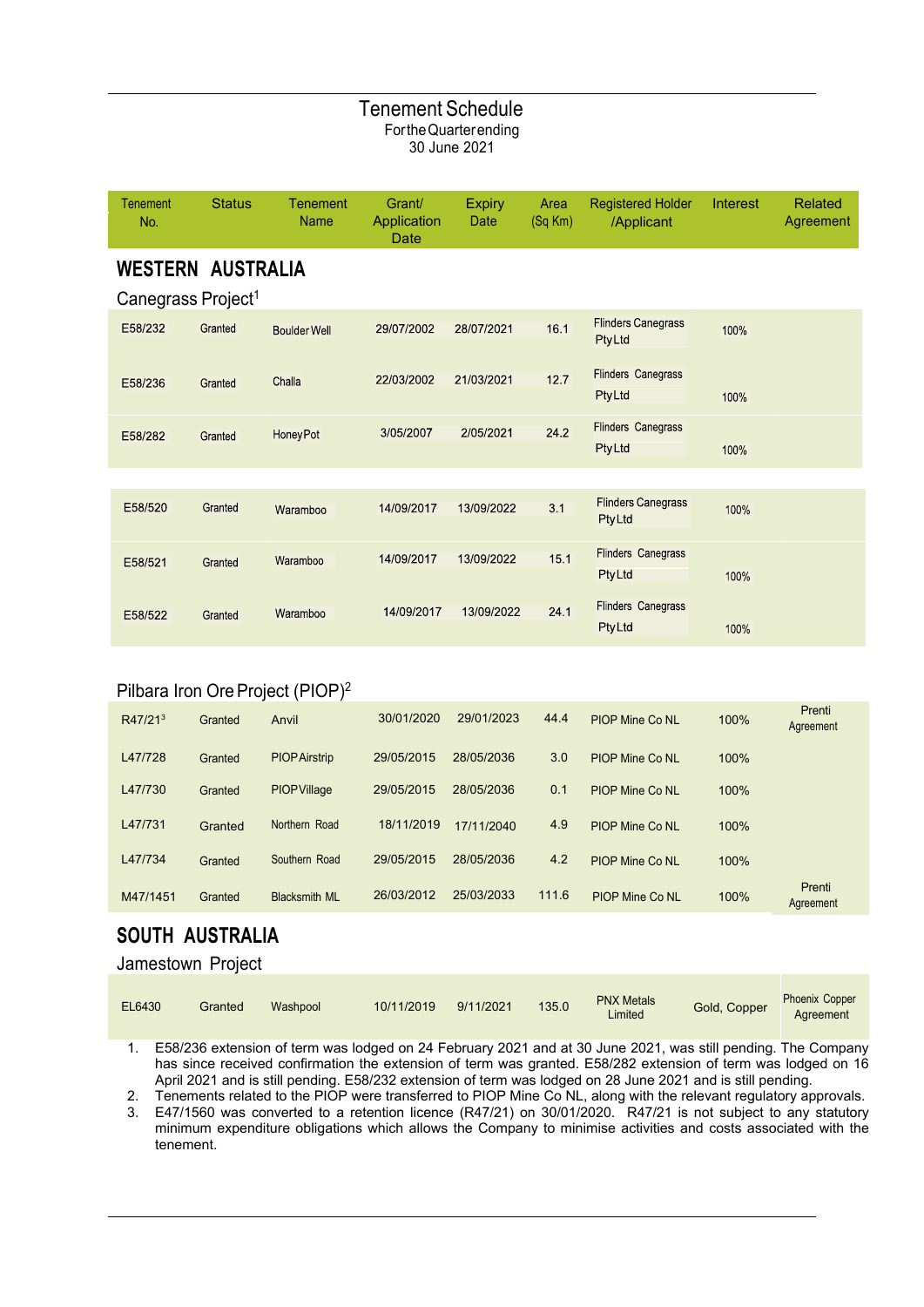# **Appendix 5B**

# **Mining exploration entity or oil and gas exploration entity quarterly cash flow report**

| Name of entity                |                                   |  |  |  |
|-------------------------------|-----------------------------------|--|--|--|
| <b>FLINDERS MINES LIMITED</b> |                                   |  |  |  |
| ABN                           | Quarter ended ("current quarter") |  |  |  |
| 46 091 118 044                | 30 June 2021                      |  |  |  |

| <b>Consolidated statement of cash flows</b> |                                                   | <b>Current quarter</b><br>\$A'000 | Year to date<br>$(12$ months)<br>\$A'000 |
|---------------------------------------------|---------------------------------------------------|-----------------------------------|------------------------------------------|
| 1.                                          | Cash flows from operating activities              |                                   |                                          |
| 1.1                                         | Receipts from customers                           |                                   |                                          |
| 1.2                                         | Payments for                                      |                                   |                                          |
|                                             | exploration & evaluation (if expensed)<br>(a)     |                                   |                                          |
|                                             | development<br>(b)                                |                                   |                                          |
|                                             | production<br>(c)                                 |                                   |                                          |
|                                             | (d)<br>staff costs                                |                                   |                                          |
|                                             | administration and corporate costs<br>(e)         | (1,033)                           | (3,701)                                  |
| 1.3                                         | Dividends received (see note 3)                   |                                   |                                          |
| 1.4                                         | Interest received                                 | 1                                 | 9                                        |
| 1.5                                         | Interest and other costs of finance paid          |                                   |                                          |
| 1.6                                         | Income taxes paid                                 |                                   |                                          |
| 1.7                                         | Government grants and tax incentives              |                                   |                                          |
| 1.8                                         | Other (provide details if material)               |                                   |                                          |
| 1.9                                         | Net cash from / (used in) operating<br>activities | (1,032)                           | (3,692)                                  |

| 2.  |     | Cash flows from investing activities      |       |        |
|-----|-----|-------------------------------------------|-------|--------|
| 2.1 |     | Payments to acquire:                      |       |        |
|     | (a) | entities                                  |       |        |
|     | (b) | tenements                                 | -     |        |
|     | (C) | property, plant and equipment             |       |        |
|     | (d) | exploration & evaluation (if capitalised) | (637) | (5.647 |
|     | (e) | investments                               | -     |        |
|     | (f) | other non-current assets                  | ۰     |        |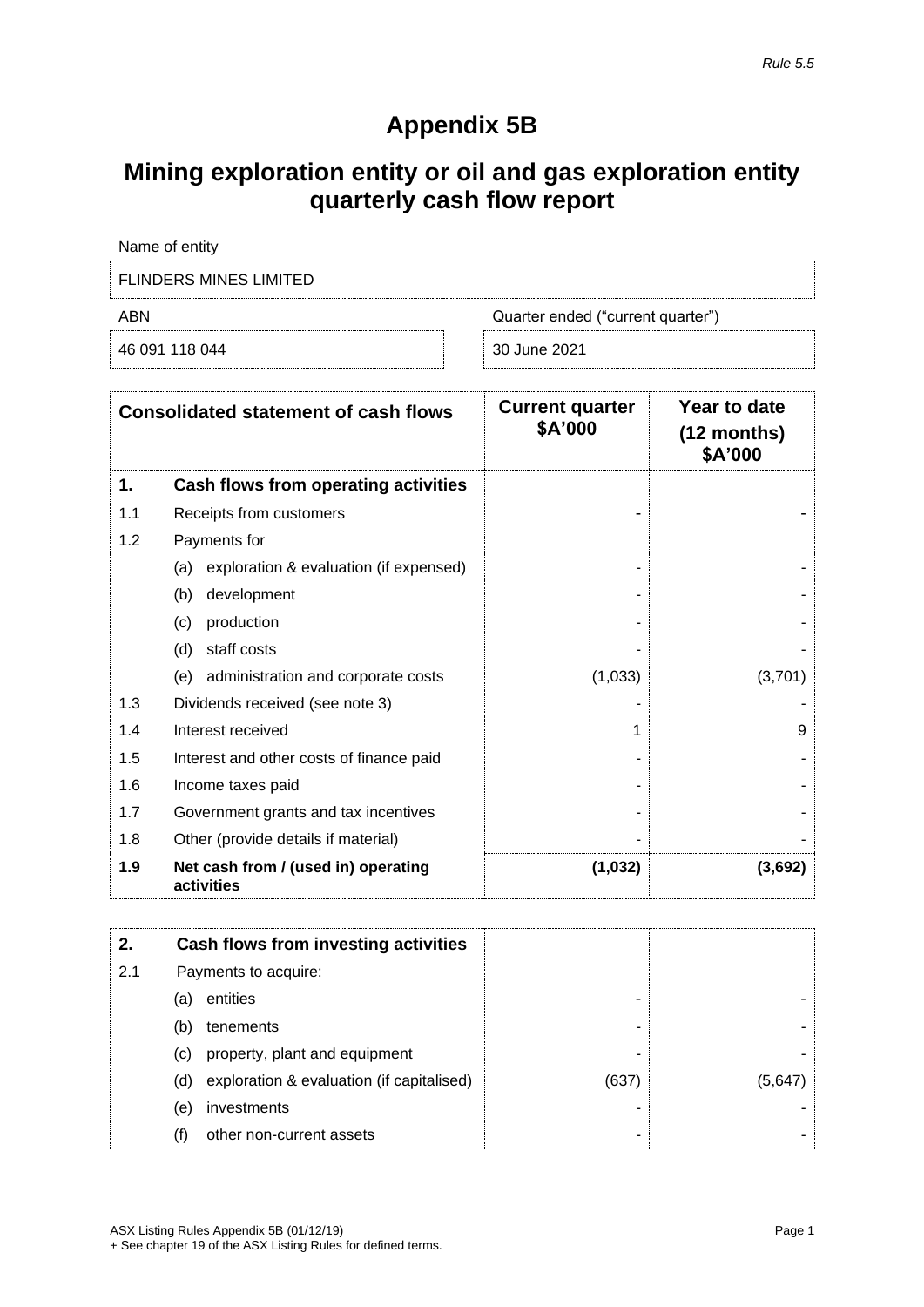|     | <b>Consolidated statement of cash flows</b>       | <b>Current quarter</b><br>\$A'000 | Year to date<br>$(12$ months)<br>\$A'000 |
|-----|---------------------------------------------------|-----------------------------------|------------------------------------------|
| 2.2 | Proceeds from the disposal of:                    |                                   |                                          |
|     | entities<br>(a)                                   |                                   |                                          |
|     | (b)<br>tenements                                  |                                   |                                          |
|     | property, plant and equipment<br>(c)              |                                   |                                          |
|     | (d)<br>investments                                |                                   |                                          |
|     | other non-current assets<br>(e)                   |                                   |                                          |
| 2.3 | Cash flows from loans to other entities           |                                   |                                          |
| 2.4 | Dividends received (see note 3)                   |                                   |                                          |
| 2.5 | Other (provide details if material)               |                                   |                                          |
| 2.6 | Net cash from / (used in) investing<br>activities | (637)                             | (5,647)                                  |

| 3.   | Cash flows from financing activities                                                       |       |       |
|------|--------------------------------------------------------------------------------------------|-------|-------|
| 3.1  | Proceeds from issues of equity securities<br>(excluding convertible debt securities)       |       |       |
| 3.2  | Proceeds from issue of convertible debt<br>securities                                      |       |       |
| 3.3  | Proceeds from exercise of options                                                          |       |       |
| 3.4  | Transaction costs related to issues of equity<br>securities or convertible debt securities |       |       |
| 3.5  | Proceeds from borrowings                                                                   | 333   | 1,000 |
| 3.6  | Repayment of borrowings                                                                    |       |       |
| 3.7  | Transaction costs related to loans and<br>borrowings                                       |       |       |
| 3.8  | Dividends paid                                                                             |       |       |
| 3.9  | Other (provide details if material)                                                        |       |       |
|      | Proceeds from issues of PIOP Mine Co NL<br><b>Class B Shares</b>                           | 2,000 | 7,923 |
| 3.10 | Net cash from / (used in) financing<br>activities                                          | 2,333 | 8,923 |

|     | Net increase / (decrease) in cash and<br>cash equivalents for the period |         |         |
|-----|--------------------------------------------------------------------------|---------|---------|
| 4.1 | Cash and cash equivalents at beginning of<br>period                      | 3.021   | 4.101   |
| 4.2 | Net cash from / (used in) operating<br>activities (item 1.9 above)       | (1,032) | (3,692) |
| 4.3 | Net cash from / (used in) investing activities<br>(item 2.6 above)       | (637)   | (5,647) |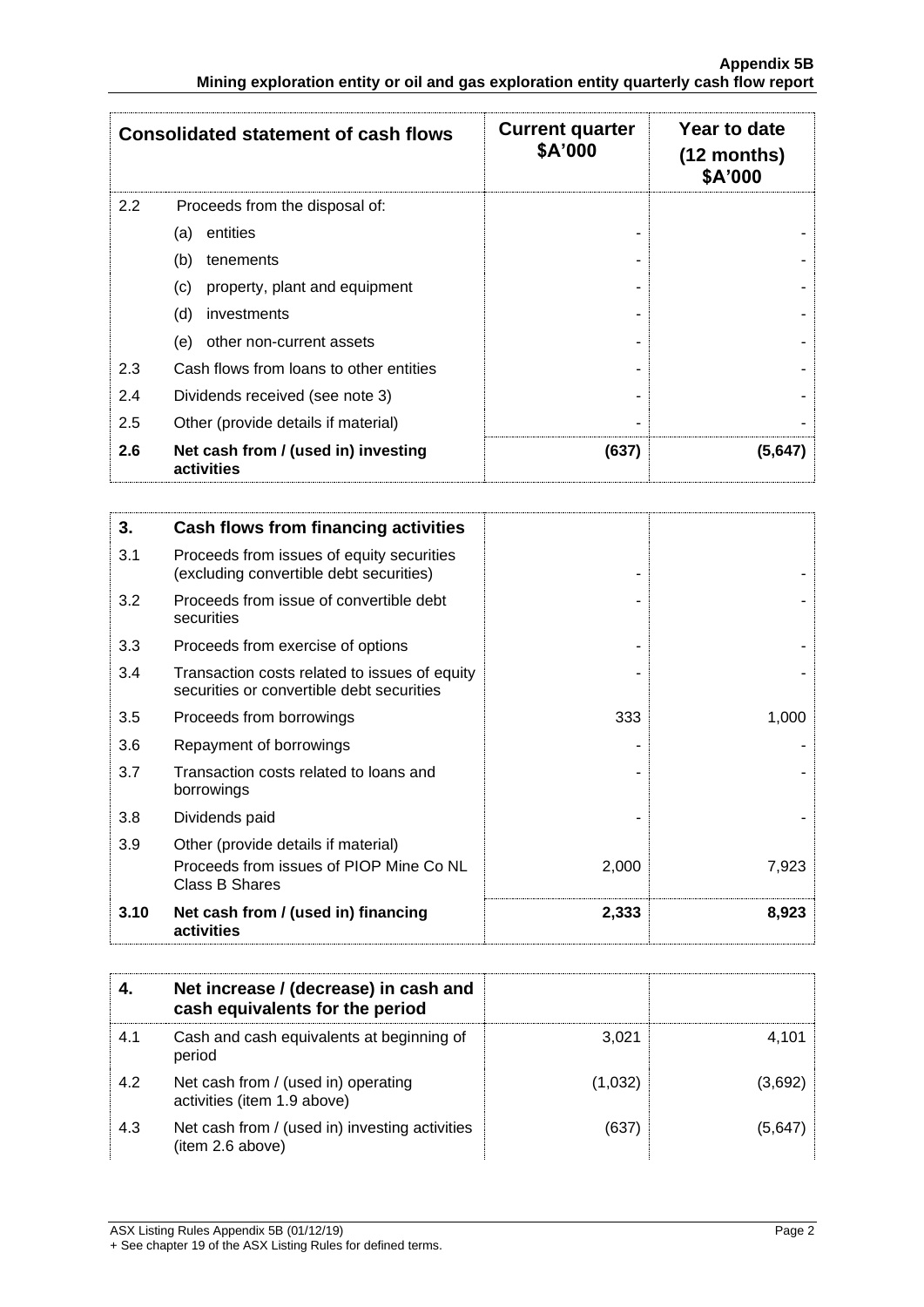|     | <b>Consolidated statement of cash flows</b>                        | <b>Current quarter</b><br>\$A'000 | Year to date<br>$(12$ months)<br>\$A'000 |
|-----|--------------------------------------------------------------------|-----------------------------------|------------------------------------------|
| 4.4 | Net cash from / (used in) financing activities<br>item 3.10 above) | 2.333                             | 8.923                                    |
| 4.5 | Effect of movement in exchange rates on<br>cash held               |                                   |                                          |
| 4.6 | Cash and cash equivalents at end of<br>period <sup>1</sup>         | 3.685                             | 3.685                                    |

 $1$  Includes \$0.747 million of restricted cash available to fund the feasibility study of the Pilbara Iron Ore Project.

| 5.  | Reconciliation of cash and cash<br>equivalents<br>at the end of the quarter (as shown in the<br>consolidated statement of cash flows) to the<br>related items in the accounts | <b>Current quarter</b><br>\$A'000 | <b>Previous quarter</b><br>\$A'000 |
|-----|-------------------------------------------------------------------------------------------------------------------------------------------------------------------------------|-----------------------------------|------------------------------------|
| 5.1 | Bank balances                                                                                                                                                                 | 2,938                             | 3,021                              |
| 5.2 | Call deposits                                                                                                                                                                 |                                   |                                    |
| 5.3 | <b>Bank overdrafts</b>                                                                                                                                                        |                                   |                                    |
| 5.4 | Other (provide details)                                                                                                                                                       |                                   |                                    |
|     | Restricted JV Cash <sup>1</sup>                                                                                                                                               | 0.747                             | 1,311                              |
| 5.5 | Cash and cash equivalents at end of<br>quarter (should equal item 4.6 above)                                                                                                  | 3,685                             | 3,021                              |

<sup>1.</sup> Restricted cash is only available to fund the feasibility study of the Pilbara Iron Ore Project.

| 6.  | Payments to related parties of the entity and their<br>associates                          | <b>Current quarter</b><br><b>\$A'000</b> |
|-----|--------------------------------------------------------------------------------------------|------------------------------------------|
| 6.1 | Aggregate amount of payments to related parties and their<br>associates included in item 1 | 118                                      |
| 6.2 | Aggregate amount of payments to related parties and their<br>associates included in item 2 |                                          |

Note: if any amounts are shown in items 6.1 or 6.2, your quarterly activity report must include a description of, and an explanation for, such payments

Non-executive Director fees paid to TIO (NZ) Limited for the quarter, the major shareholder of the Flinders Mines Limited, of \$35k for Director services provided by Messrs Wolley and Davies.

Non-executive fees paid to Ms Jiang, a nominee of the Company's second largest shareholder, OCJ Investment (Australia) Pty Ltd, of \$23k for the quarter

Non-executive Director fees paid to the Company's independent Directors, Messrs Warburton, Gurry and Ms Edwardes, of \$60k for the quarter.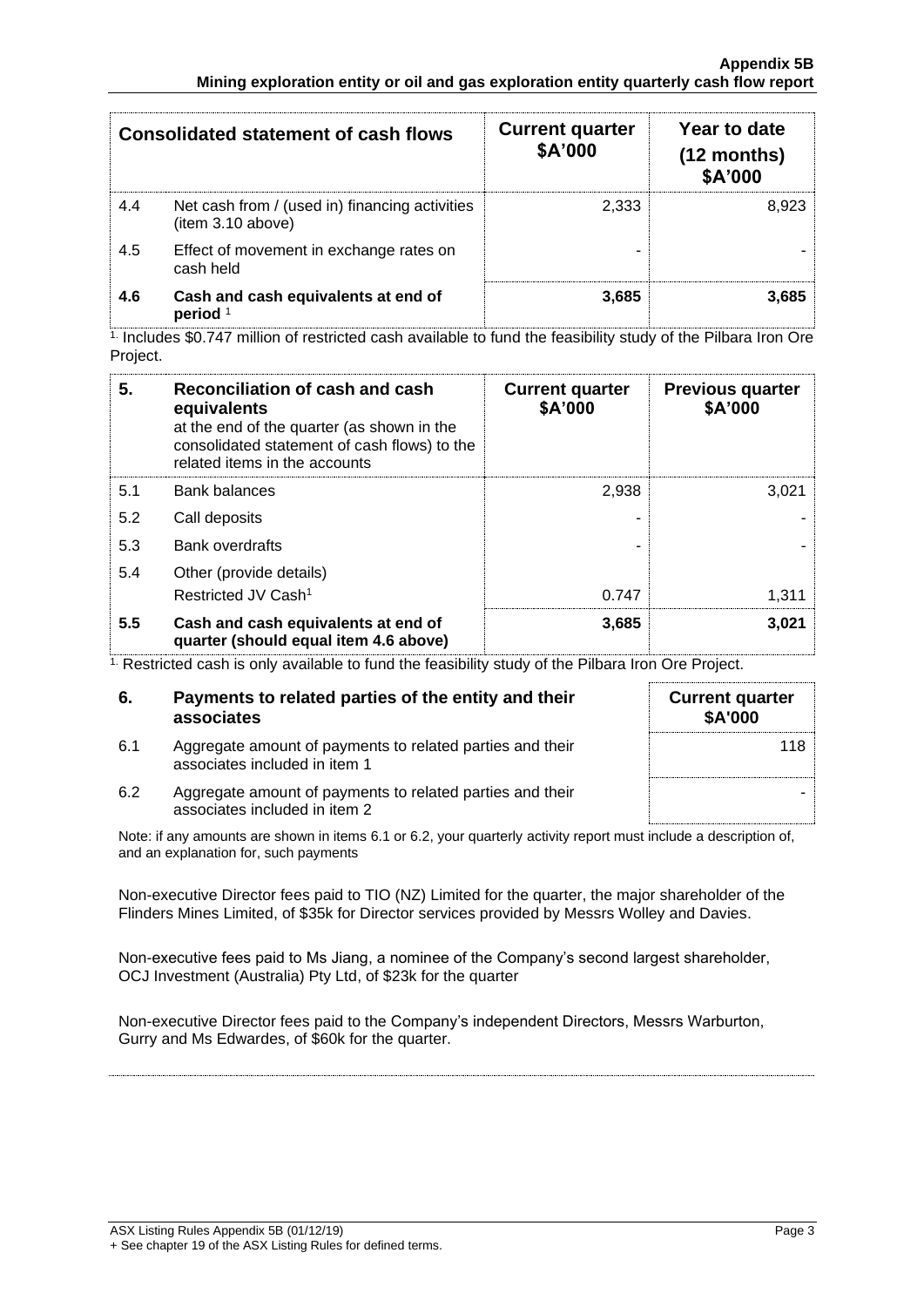| 7.  | <b>Financing facilities</b><br>Note: the term "facility' includes all forms of financing<br>arrangements available to the entity.                                                                                                                                                                                                                    | <b>Total facility</b><br>amount at quarter<br>end<br>\$A'000 | Amount drawn at<br>quarter end<br>\$A'000 |  |
|-----|------------------------------------------------------------------------------------------------------------------------------------------------------------------------------------------------------------------------------------------------------------------------------------------------------------------------------------------------------|--------------------------------------------------------------|-------------------------------------------|--|
|     | Add notes as necessary for an understanding of the<br>sources of finance available to the entity.                                                                                                                                                                                                                                                    |                                                              |                                           |  |
| 7.1 | Loan facilities <sup>1</sup>                                                                                                                                                                                                                                                                                                                         | 3,000                                                        | 3,000                                     |  |
| 7.2 | Credit standby arrangements                                                                                                                                                                                                                                                                                                                          |                                                              |                                           |  |
| 7.3 | Other (please specify)<br>Funding Agreement BBIG <sup>2</sup>                                                                                                                                                                                                                                                                                        | 1,000                                                        | 1,000                                     |  |
| 7.4 | <b>Total financing facilities</b>                                                                                                                                                                                                                                                                                                                    | 4,000                                                        | 4,000                                     |  |
|     |                                                                                                                                                                                                                                                                                                                                                      |                                                              |                                           |  |
| 7.5 | Unused financing facilities available at quarter end                                                                                                                                                                                                                                                                                                 |                                                              |                                           |  |
| 7.6 | Include in the box below a description of each facility above, including the lender, interest<br>rate, maturity date and whether it is secured or unsecured. If any additional financing<br>facilities have been entered into or are proposed to be entered into after quarter end,<br>include a note providing details of those facilities as well. |                                                              |                                           |  |
| 1.  | Unsecured A\$3.0m loan facility provided by PIO Mines Pty Limited, a related entity of the<br>major shareholder, TIO (NZ) Limited, at an interest rate of BBSW +2% pa. A\$3m was<br>drawn on 22 March 2019 and is due on 30 June 2022.                                                                                                               |                                                              |                                           |  |
| 2.  | Funding Agreement with BBI Group Pty Ltd (BBIG), a related entity of the major                                                                                                                                                                                                                                                                       |                                                              |                                           |  |

shareholder, TIO (NZ) Limited, for third party costs incurred by the Company in progressing discussions with BBIG in relation to the potential ownership restructuring opportunity of the infrastructure associated with the Pilbara Iron Ore Project. The funding is only repayable if a transaction is executed with BBIG on the later of the completion date or 31 December 2021.

| 8.  | Estimated cash available for future operating activities                                                                                             | \$A'000 |  |
|-----|------------------------------------------------------------------------------------------------------------------------------------------------------|---------|--|
| 8.1 | Net cash from / (used in) operating activities (Item 1.9)                                                                                            | (1,032) |  |
| 8.2 | Capitalised exploration & evaluation (Item 2.1(d))                                                                                                   | (637)   |  |
| 8.3 | Total relevant outgoings (Item $8.1 +$ Item $8.2$ )                                                                                                  | (1,669) |  |
| 8.4 | Cash and cash equivalents at quarter end (Item 4.6) <sup>1</sup>                                                                                     | 3,685   |  |
|     | <sup>1.</sup> Includes \$1.311m of restricted cash only available to fund the<br>feasibility study of the Pilbara Iron Ore Project.                  |         |  |
| 8.5 | Unused finance facilities available at quarter end (Item 7.5)                                                                                        |         |  |
| 8.6 | Total available funding (Item $8.4$ + Item $8.5$ )                                                                                                   | 3,685   |  |
| 8.7 | Estimated quarters of funding available (Item 8.6 divided by<br>Item $8.3$ )                                                                         | 2.2     |  |
| 8.8 | If Item 8.7 is less than 2 quarters, please provide answers to the following questions:                                                              |         |  |
|     | 1.<br>Does the entity expect that it will continue to have the current level of net operating<br>cash flows for the time being and, if not, why not? |         |  |

2. Has the entity taken any steps, or does it propose to take any steps, to raise further cash to fund its operations and, if so, what are those steps and how likely does it believe that they will be successful?

Answer: No

Answer: Yes